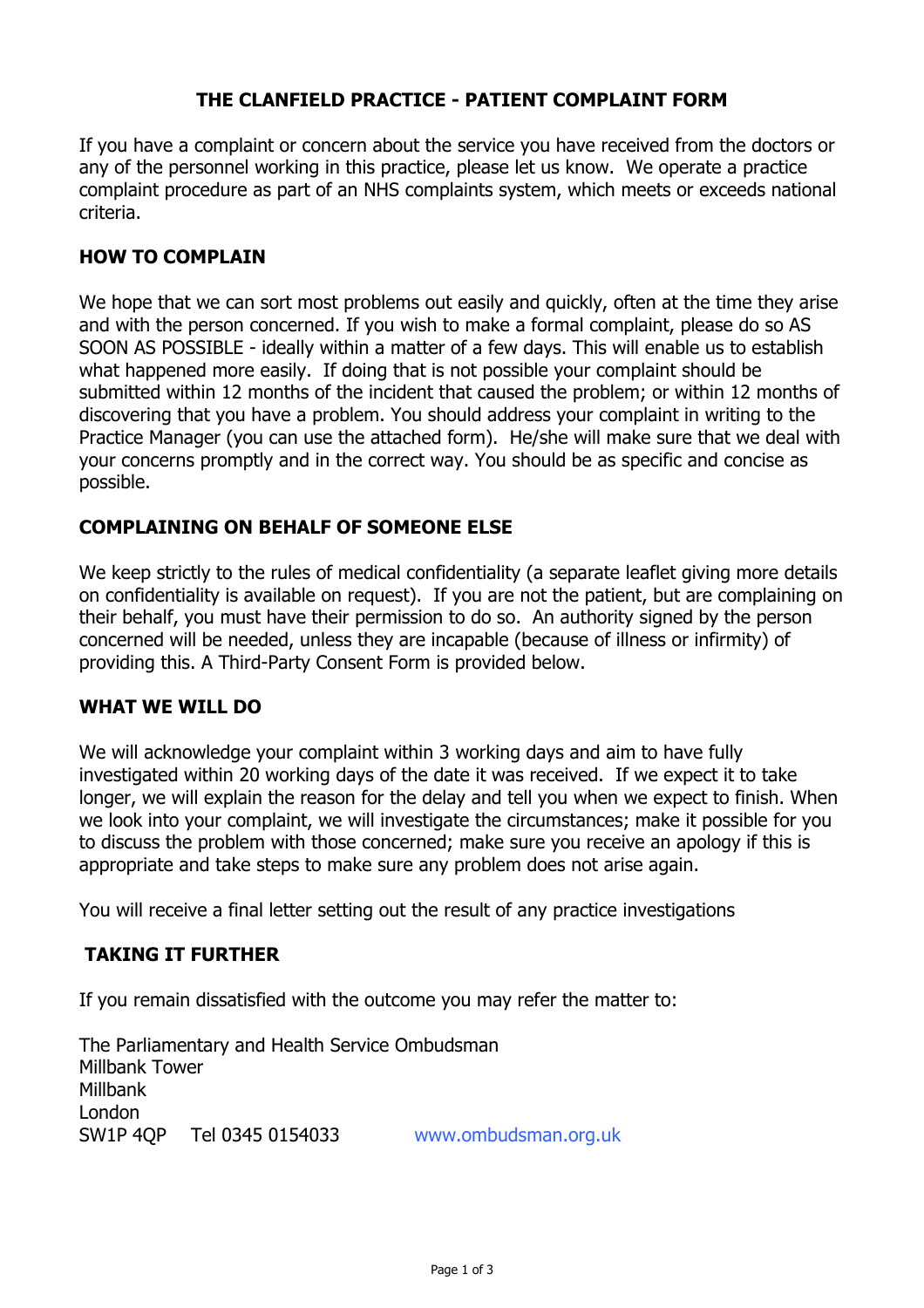# **COMPLAINT FORM**

Patient Full Name:

Date of Birth: Address:

Complaint details: (Include dates, times, and names of practice personnel, if known)

(Continue overleaf if necessary)